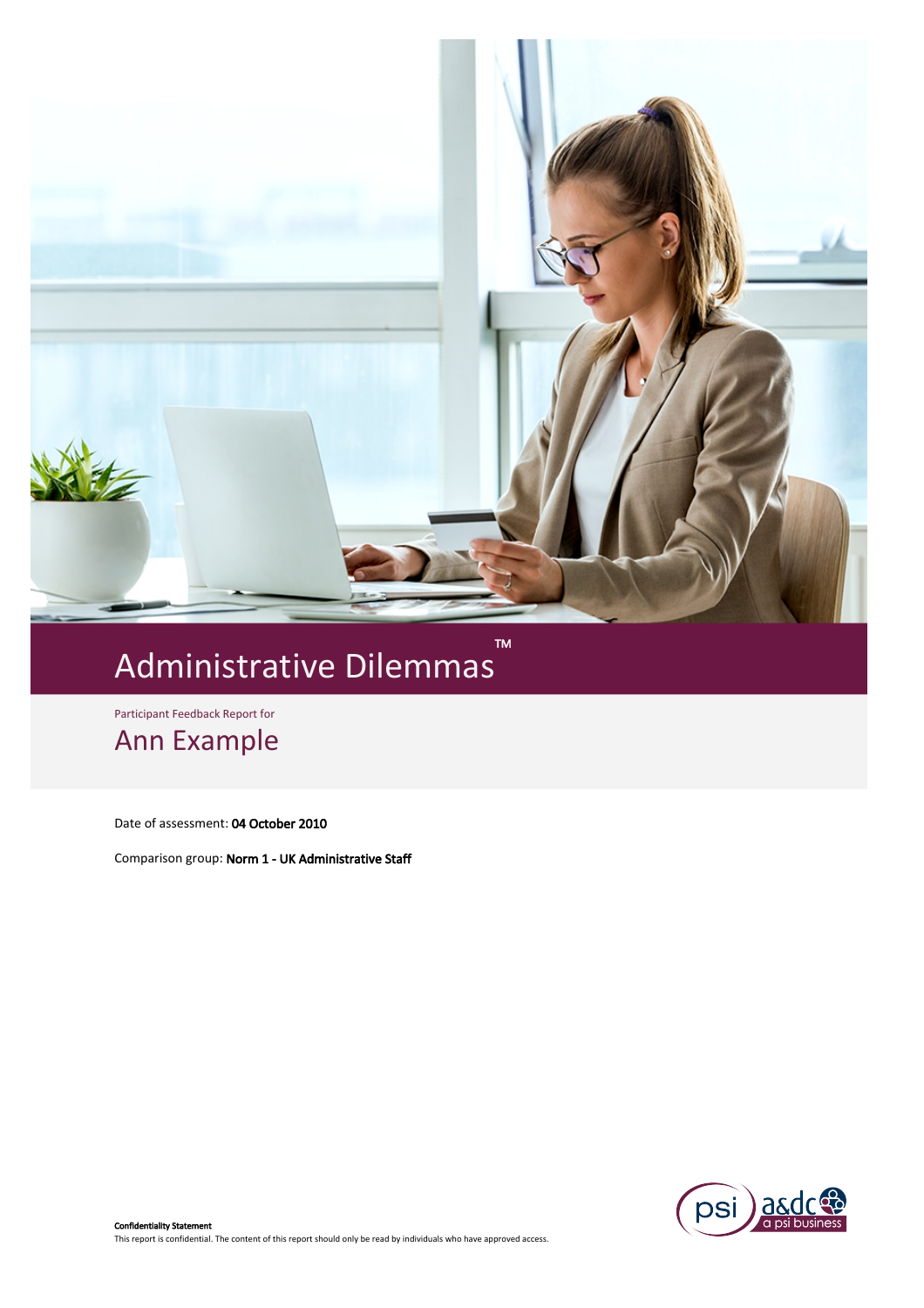## **Contents**

| Information about this report manufactured contain the control of the state of the state of the state of the state of the state of the state of the state of the state of the state of the state of the state of the state of |  |
|-------------------------------------------------------------------------------------------------------------------------------------------------------------------------------------------------------------------------------|--|
|                                                                                                                                                                                                                               |  |
|                                                                                                                                                                                                                               |  |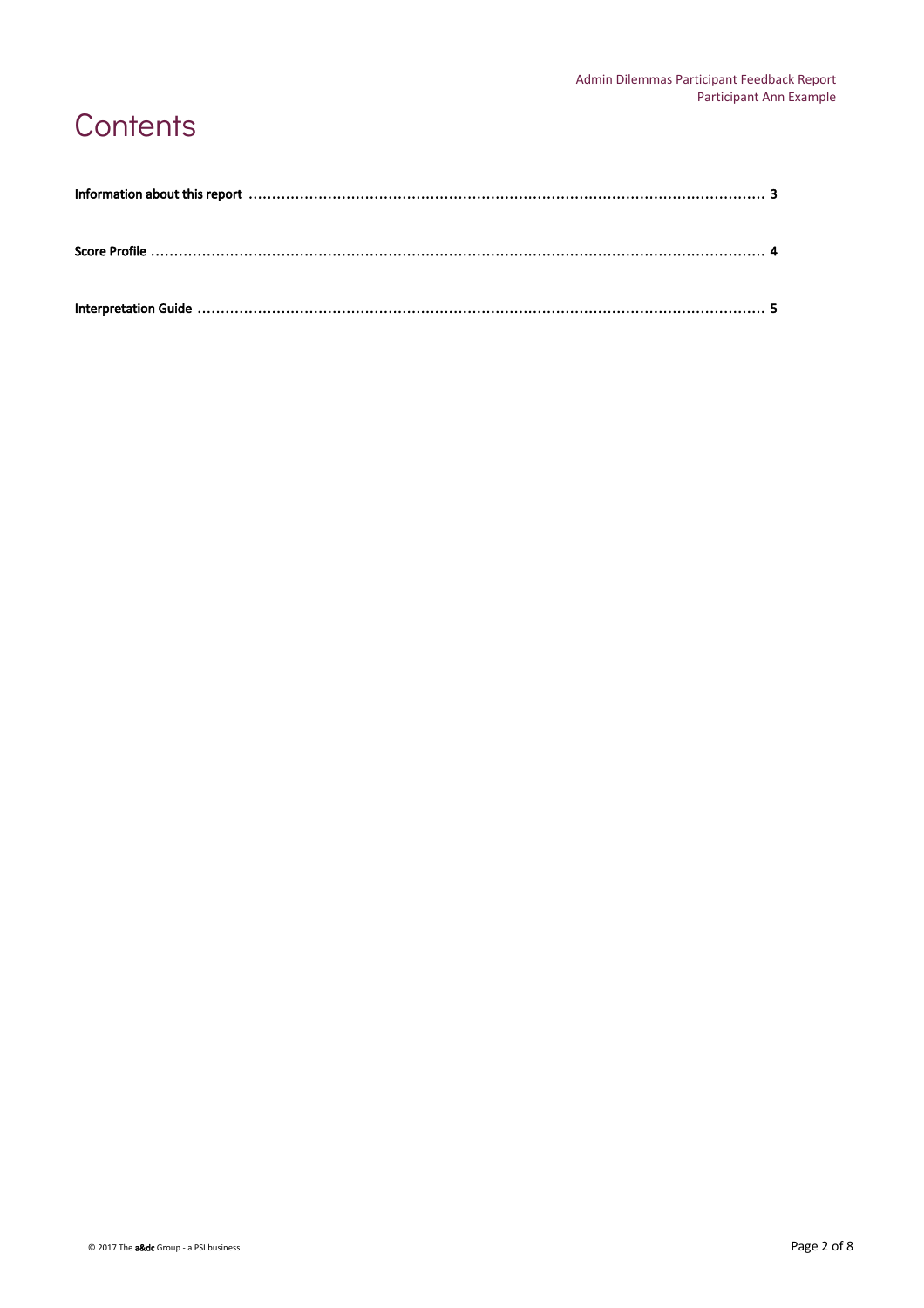### Information about this report

This report describes your performance on the Administrative Dilemmas test. The Administrative Dilemmas test measures an individual's judgement and decision-making skills in relation to typical situations that Administrative Staff might face in a job. The situations presented in the Administrative Dilemmas test relate to five competencies:

| <b>Achieving Results</b>           |  |
|------------------------------------|--|
| <b>Effective Communication</b>     |  |
| <b>Planning &amp; Organisation</b> |  |
| <b>Service Orientation</b>         |  |
| <b>Teamwork</b>                    |  |

In the Administrative Dilemmas test, you were required to rate the effectiveness of different actions that could be taken in response to the situations presented. Your ratings are scored based on how similar they were to those provided by job experts. These scores were then evaluated against a comparison group comprising of people who had previously completed the test.

Please remember that performance on the Administrative Dilemmas test is not fixed, and your scores may change over time with practice, experience and training. If you have any concerns about the results and information presented in this report, please contact the person who invited you to take the Administrative Dilemmas test.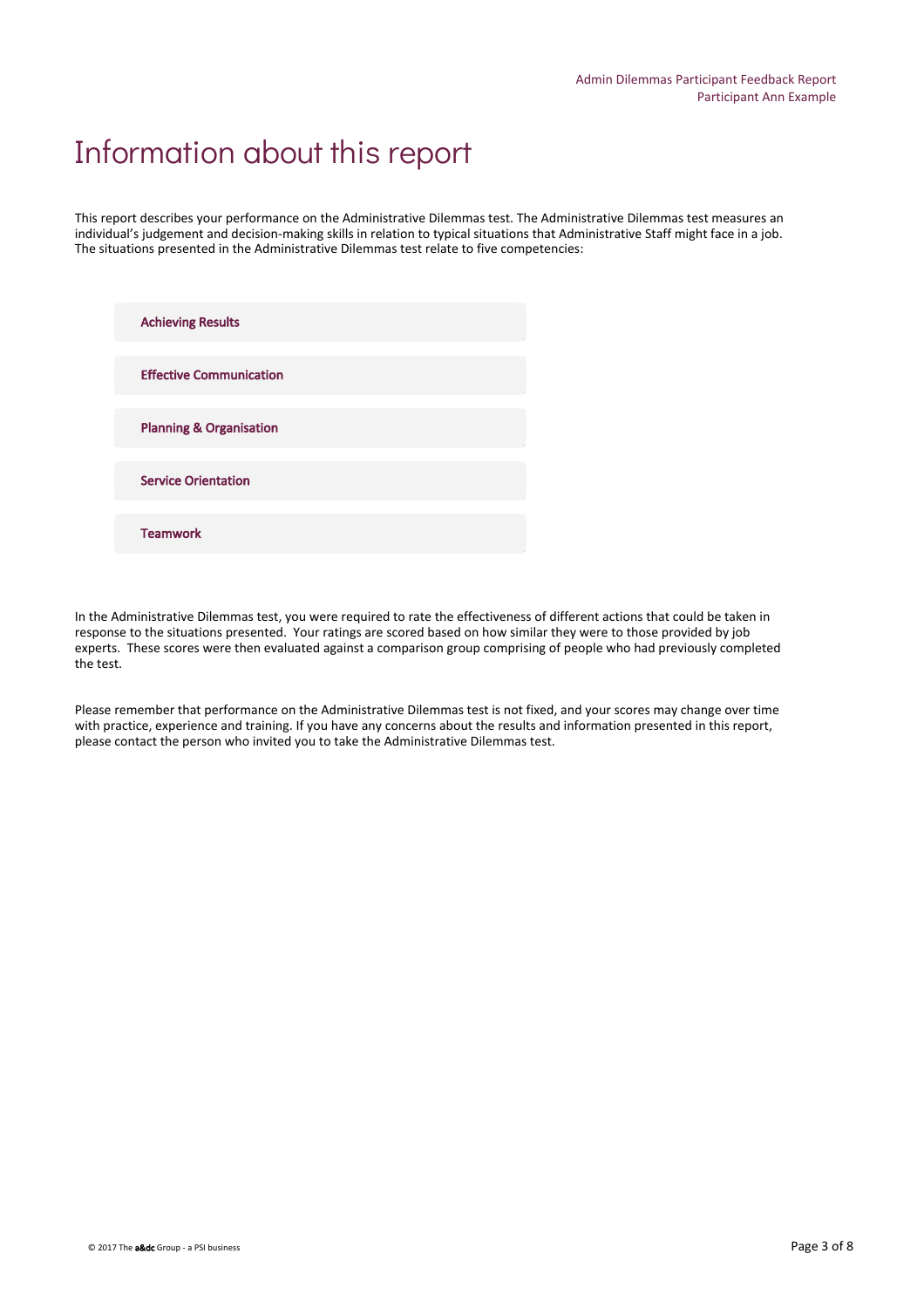### Score Profile

Your results for the Administrative Dilemmas test are presented in terms of the percentage of the comparison group that you scored higher than. The comparison group used for this report was: Norm 1 - UK Administrative Staff

The Overall Judgement score indicates the overall level of performance you achieved in completing the test. Sub-scores on the competencies assessed in the Administrative Dilemmas test are also provided for additional interpretation about your test performance. The competency sub-scores can indicate relative strengths or potential areas for development in terms of your judgement and decision-making. The subscores should be used with caution and interpreted in the context of the score for Overall Judgement.



### Competency Sub-Scores

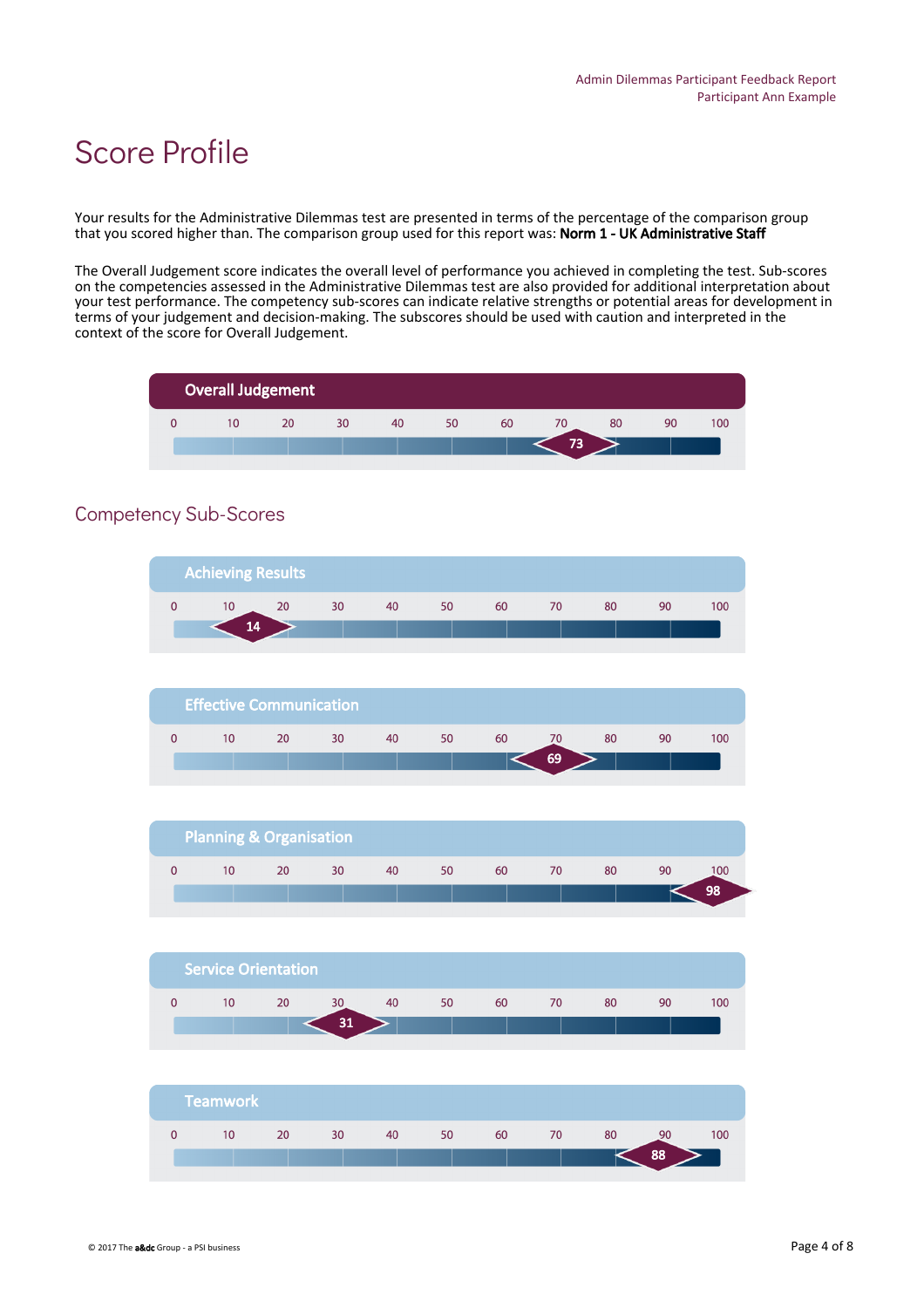### Interpretation Guide

This section provides some additional guidance about your results on the Administrative Dilemmas test. A broad guideline about how to interpret your results is shown in the table below. This table shows five bands of scores and a performance description for each band. For example, if you scored higher than 50% of the comparison group, then this can be considered an 'Average' score. If you scored higher than 75% of the comparison group, this can be considered 'Above average'.

| 91-99     | Well above average   |
|-----------|----------------------|
| 71-90     | Above average        |
| 30-70     | Average              |
| $10 - 29$ | <b>Below average</b> |
| 1-9       | Well below average   |

#### Overall Judgement

This score indicates the overall level of performance you achieved on the Administrative Dilemmas test. This score is based on the responses you gave across all of the scenarios presented in the test.

You achieved an Overall Judgement score that was higher than 73% of the comparison group. Overall, your performance was Above average when judging the effectiveness of actions across all of the situations presented in the test.

#### Achieving Results

This competency relates to situations which require you to identify the best way to overcome obstacles and complete tasks to a high standard.

You achieved a score for this competency that was higher than 14% of the comparison group. Your performance was **Below average** when judging the effectiveness of actions in situations that required a focus on Achieving Results.

If you want to develop your capability in relation to this competency, reflect on the following questions:

- How do you tend to react when faced with an obstacle at work? Are you able to find ways around it yourself or do you typically defer problems to other people? What could the consequences of your approach be?
- How much responsibility do you personally take for overcoming problems at work? Can you think of a time when you did not take responsibility for something when you should have done? What could you have done differently?
- If you were asked to carry out a task and noticed an inconsistency what would you do? Do you see it as part of your role to raise these issues, or would you ignore it? What could the consequences of your approach be?
- How important is quality is to you? Why is this? When was the last time you received negative feedback about a piece of work that related to its quality? What steps could you have taken to improve the quality of work you delivered?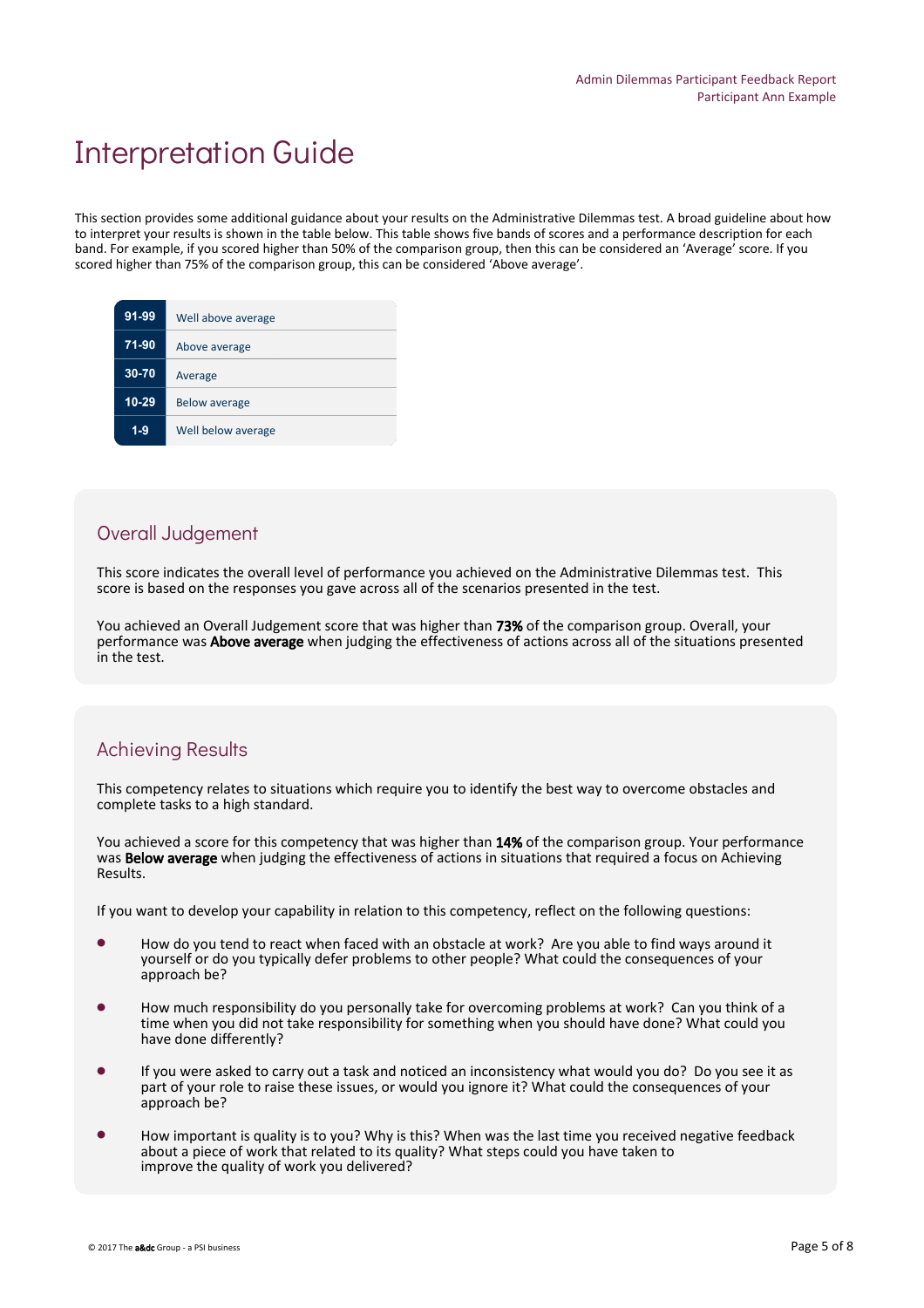#### Effective Communication

This competency relates to situations which require respondents to identify the best way to communicate information to others or convince others of their point of view.

You achieved a score for this competency that was higher than 69% of the comparison group. Your performance was well Average when judging the effectiveness of actions in situations that required a focus on Effective Communication.

If you want to develop your capability in relation to this competency, reflect on the following questions:

- What approach would you typically take when trying to explain complex or detailed information to someone else? Is it always effective? Are there any ways in which you could improve your approach in future based on your past experiences?
- Reflect on times when people have been more and less effective at explaining complex information to you. What did they do, or fail to do, which influenced your ability to understand what they were saying? What can you learn from this when communicating?
- When was the last time you needed to convince someone to do something for you? How did you take account of the perspective and concerns of the person you were trying to persuade?
- When was the last time someone managed to influence you to change your mind about something? What approach did they take? How did this make you feel? What did they say to make you change your mind? What lessons can you take from this?

#### Planning & Organisation

This competency relates to situations which require you to prioritise activities and manage time and resources to meet deadlines.

You achieved a score for this competency that was higher than 98% of the comparison group. Your performance was Well above average when judging the effectiveness of actions in situations that required a focus

on Planning & Organising.

If you want to develop your capability in relation to this competency, reflect on the following questions:

- How do you react when a new task comes in? How do you decide whether you should deal with that task right away or leave it until a later time? Does this always work? What other criteria could you consider that might make your prioritisation more effective?
- When was the last time you missed a deadline for a piece of work? Why did this happen? What could you have done differently to prevent it from happening?
- How much do you plan your time at work? Do you have a clear idea as to what tasks you need to complete, how long they will take you and in what order you will approach them? Could you be more effective at planning your time, and if so, how?
- What do you do if you think you are going to miss a deadline? Do you take action straight away, or do you 'hope for the best'? What might the consequences be of your approach?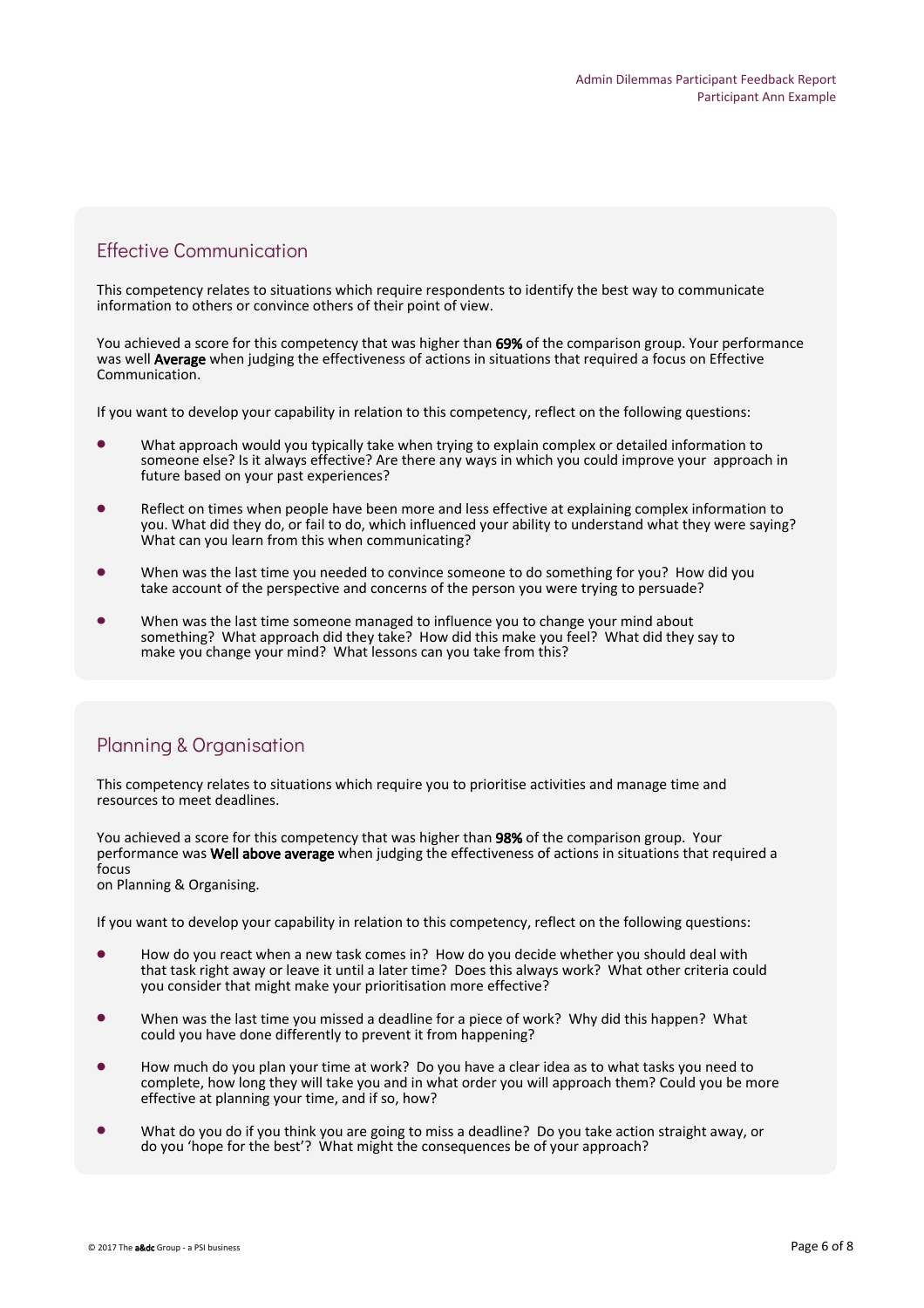#### Service Orientation

This competency relates to situations which require you to respond to the needs of internal and external customers and go the extra mile to exceed their expectations.

You achieved a score for this competency that was higher than 31% of the comparison group. Your performance was Average when judging the effectiveness of actions in situations that required a focus on Service Orientation.

If you want to develop your capability in relation to this competency, reflect on the following questions:

- Who are your customers, whether internal or external? Do you go out of your way to ensure that their needs are met? How important is it to you to make sure you deliver a quality service to them?
- When was the last time you went 'the extra mile' to deliver a task to an internal or external customer? What was the consequence of this and how did it make you feel?
- Have you ever had a situation where you disappointed an internal or external customer? What could you have done differently to improve the service that you gave them?
- How much time do you spend really trying to understand the needs of your internal or external customers? Do you always know exactly what it is they need from you? What could you do to better understand their requirements?

#### Teamwork

The competency relates to situations which require respondents to support others in the completion of their tasks and work as part of a team.

You achieved a score for this competency that was higher than 88% of the comparison group. Your performance was **Above average** when judging the effectiveness of actions in situations that required a focus on Teamwork.

If you want to develop your capability in relation to this competency, reflect on the following questions:

- How good a team member do you think you are? Why? Do you think people trust you to support them?
- Do you often offer advice or guidance to colleagues? Under what circumstances? Is there more that you could do to support others in your team?
- When was the last time you went out of your way to help a colleague? Is this something you do often? How did it make you feel? Could you do more to help others?
- What are your working relationships like with the people you interact with regularly? Is there anything you could do to improve these relationships, and help build better relationships going forward?